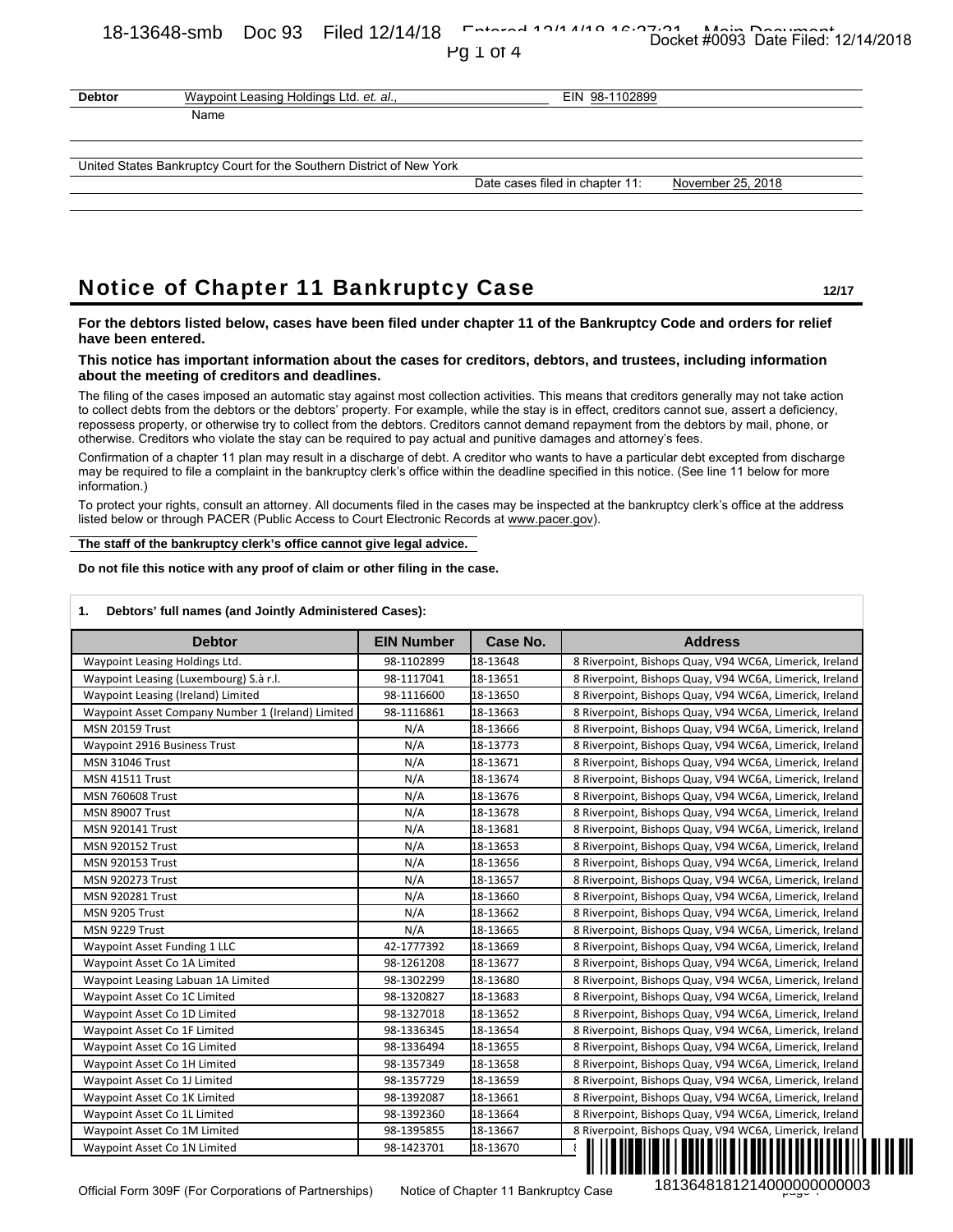## 18-13648-smb Doc 93 Filed 12/14/18 Entered 12/14/18 16:37:31 Main Document Pg 2 of 4

| <b>Debtor</b>                                     | <b>EIN Number</b> | Case No.             | <b>Address</b>                                                                                                     |
|---------------------------------------------------|-------------------|----------------------|--------------------------------------------------------------------------------------------------------------------|
| Waypoint Asset Euro 1G Limited                    | 98-1304786        | 18-13673             | 8 Riverpoint, Bishops Quay, V94 WC6A, Limerick, Ireland                                                            |
| Waypoint Leasing UK 1B Limited                    | 98-1390592        | 18-13668             | 8 Riverpoint, Bishops Quay, V94 WC6A, Limerick, Ireland                                                            |
| Waypoint Leasing UK 1C Limited                    | 98-1420840        | 18-13672             | 8 Riverpoint, Bishops Quay, V94 WC6A, Limerick, Ireland                                                            |
| Waypoint Asset Company Number 2 (Ireland) Limited | 98-1167847        | 18-13682             | 8 Riverpoint, Bishops Quay, V94 WC6A, Limerick, Ireland                                                            |
| <b>MSN 31431 Trust</b>                            | N/A               | 18-13687             | 8 Riverpoint, Bishops Quay, V94 WC6A, Limerick, Ireland                                                            |
| <b>MSN 760734 Trust</b>                           | N/A               | 18-13705             | 8 Riverpoint, Bishops Quay, V94 WC6A, Limerick, Ireland                                                            |
| <b>MSN 920024 Trust</b>                           | N/A               | 18-13710             | 8 Riverpoint, Bishops Quay, V94 WC6A, Limerick, Ireland                                                            |
| <b>MSN 920030 Trust</b>                           | N/A               | 18-13719             | 8 Riverpoint, Bishops Quay, V94 WC6A, Limerick, Ireland                                                            |
| Waypoint Asset Funding 2 LLC                      | 32-0437783        | 18-13723             | 8 Riverpoint, Bishops Quay, V94 WC6A, Limerick, Ireland                                                            |
| Waypoint Asset Co 3 Limited                       | 98-1183471        | 18-13732             | 8 Riverpoint, Bishops Quay, V94 WC6A, Limerick, Ireland                                                            |
| AE Helicopter (5) Limited                         | N/A               | 18-13692             | 8 Riverpoint, Bishops Quay, V94 WC6A, Limerick, Ireland                                                            |
| AE Helicopter (6) Limited                         | N/A               | 18-13701             | 8 Riverpoint, Bishops Quay, V94 WC6A, Limerick, Ireland                                                            |
| <b>MSN 31141 Trust</b>                            | N/A<br>N/A        | 18-13695<br>18-13700 | 8 Riverpoint, Bishops Quay, V94 WC6A, Limerick, Ireland<br>8 Riverpoint, Bishops Quay, V94 WC6A, Limerick, Ireland |
| <b>MSN 31492 Trust</b><br><b>MSN 36458 Trust</b>  | N/A               | 18-13706             | 8 Riverpoint, Bishops Quay, V94 WC6A, Limerick, Ireland                                                            |
| <b>MSN 760543 Trust</b>                           | N/A               | 18-13714             | 8 Riverpoint, Bishops Quay, V94 WC6A, Limerick, Ireland                                                            |
| <b>MSN 760551 Trust</b>                           | N/A               | 18-13679             | 8 Riverpoint, Bishops Quay, V94 WC6A, Limerick, Ireland                                                            |
| <b>MSN 760581 Trust</b>                           | N/A               | 18-13684             | 8 Riverpoint, Bishops Quay, V94 WC6A, Limerick, Ireland                                                            |
| <b>MSN 760628 Trust</b>                           | N/A               | 18-13689             | 8 Riverpoint, Bishops Quay, V94 WC6A, Limerick, Ireland                                                            |
| <b>MSN 760631 Trust</b>                           | N/A               | 18-13691             | 8 Riverpoint, Bishops Quay, V94 WC6A, Limerick, Ireland                                                            |
| <b>MSN 760682 Trust</b>                           | N/A               | 18-13697             | 8 Riverpoint, Bishops Quay, V94 WC6A, Limerick, Ireland                                                            |
| <b>MSN 920022 Trust</b>                           | N/A               | 18-13675             | 8 Riverpoint, Bishops Quay, V94 WC6A, Limerick, Ireland                                                            |
| <b>MSN 920062 Trust</b>                           | N/A               | 18-13686             | 8 Riverpoint, Bishops Quay, V94 WC6A, Limerick, Ireland                                                            |
| <b>MSN 920125 Trust</b>                           | N/A               | 18-13690             | 8 Riverpoint, Bishops Quay, V94 WC6A, Limerick, Ireland                                                            |
| <b>MSN 9229 AS</b>                                | N/A               | 18-13694             | 8 Riverpoint, Bishops Quay, V94 WC6A, Limerick, Ireland                                                            |
| Waypoint Asset Funding 3 LLC                      | 38-3934960        | 18-13698             | 8 Riverpoint, Bishops Quay, V94 WC6A, Limerick, Ireland                                                            |
| Waypoint Asset Co 3A Limited                      | 98-1226687        | 18-13703             | 8 Riverpoint, Bishops Quay, V94 WC6A, Limerick, Ireland                                                            |
| <b>MSN 41371 Trust</b>                            | N/A               | 18-13709             | 8 Riverpoint, Bishops Quay, V94 WC6A, Limerick, Ireland                                                            |
| Waypoint Asset Euro 1A Limited                    | 98-1149804        | 18-13713             | 8 Riverpoint, Bishops Quay, V94 WC6A, Limerick, Ireland                                                            |
| MSN 4466 Trust                                    | N/A               | 18-13718             | 8 Riverpoint, Bishops Quay, V94 WC6A, Limerick, Ireland                                                            |
| MSN 4469 Trust                                    | N/A               | 18-13722             | 8 Riverpoint, Bishops Quay, V94 WC6A, Limerick, Ireland                                                            |
| MSN 6655 Trust                                    | N/A               | 18-13685             | 8 Riverpoint, Bishops Quay, V94 WC6A, Limerick, Ireland                                                            |
| MSN 7152 Trust                                    | N/A               | 18-13688             | 8 Riverpoint, Bishops Quay, V94 WC6A, Limerick, Ireland                                                            |
| MSN 7172 Trust                                    | N/A               | 18-13693             | 8 Riverpoint, Bishops Quay, V94 WC6A, Limerick, Ireland                                                            |
| Waypoint Asset Malta Ltd                          | 98-1165348        | 18-13699             | 8 Riverpoint, Bishops Quay, V94 WC6A, Limerick, Ireland                                                            |
| Waypoint Leasing Labuan 3A Limited                | 98-1368120        | 18-13704             | 8 Riverpoint, Bishops Quay, V94 WC6A, Limerick, Ireland                                                            |
| Waypoint Leasing UK 3A Limited                    | 98-1350702        | 18-13711             | 8 Riverpoint, Bishops Quay, V94 WC6A, Limerick, Ireland                                                            |
| Waypoint Asset Co 4 Limited                       | 98-1210301        | 18-13717             | 8 Riverpoint, Bishops Quay, V94 WC6A, Limerick, Ireland                                                            |
| Waypoint Asset Co 5 Limited                       | 98-1227128        | 18-13721             | 8 Riverpoint, Bishops Quay, V94 WC6A, Limerick, Ireland                                                            |
| <b>MSN 14786 Trust</b>                            | N/A               | 18-13727             | 8 Riverpoint, Bishops Quay, V94 WC6A, Limerick, Ireland                                                            |
| MSN 2047 Trust                                    | N/A               | 18-13729             | 8 Riverpoint, Bishops Quay, V94 WC6A, Limerick, Ireland                                                            |
| MSN 2057 Trust                                    | N/A               | 18-13696             | 8 Riverpoint, Bishops Quay, V94 WC6A, Limerick, Ireland                                                            |
| Waypoint Asset Co 6 Limited                       | 98-1228790        | 18-13702             | 8 Riverpoint, Bishops Quay, V94 WC6A, Limerick, Ireland                                                            |
| Waypoint Asset Funding 6 LLC                      | 36-4804964        | 18-13707             | 8 Riverpoint, Bishops Quay, V94 WC6A, Limerick, Ireland                                                            |
| <b>MSN 31042 Trust</b>                            | N/A               | 18-13712             | 8 Riverpoint, Bishops Quay, V94 WC6A, Limerick, Ireland                                                            |
| <b>MSN 31295 Trust</b>                            | N/A               | 18-13716             | 8 Riverpoint, Bishops Quay, V94 WC6A, Limerick, Ireland                                                            |
| <b>MSN 31308 Trust</b>                            | N/A               | 18-13720             | 8 Riverpoint, Bishops Quay, V94 WC6A, Limerick, Ireland                                                            |
| <b>MSN 920113 Trust</b>                           | N/A               | 18-13725             | 8 Riverpoint, Bishops Quay, V94 WC6A, Limerick, Ireland                                                            |
| <b>MSN 920119 Trust</b>                           | N/A               | 18-13734             | 8 Riverpoint, Bishops Quay, V94 WC6A, Limerick, Ireland                                                            |
| Waypoint Asset Co 7 Limited                       | 98-1229689        | 18-13739             | 8 Riverpoint, Bishops Quay, V94 WC6A, Limerick, Ireland                                                            |
| Waypoint Asset Euro 7A Limited                    | 98-1232406        | 18-13742             | 8 Riverpoint, Bishops Quay, V94 WC6A, Limerick, Ireland                                                            |
| Waypoint Asset Co 8 Limited                       | 98-1242532        | 18-13708             | 8 Riverpoint, Bishops Quay, V94 WC6A, Limerick, Ireland                                                            |
| <b>MSN 31041 Trust</b>                            | N/A               | 18-13715             | 8 Riverpoint, Bishops Quay, V94 WC6A, Limerick, Ireland                                                            |
| <b>MSN 31203 Trust</b>                            | N/A               | 18-13726             | 8 Riverpoint, Bishops Quay, V94 WC6A, Limerick, Ireland                                                            |
| <b>MSN 31578 Trust</b>                            | N/A               | 18-13730             | 8 Riverpoint, Bishops Quay, V94 WC6A, Limerick, Ireland                                                            |
| <b>MSN 760617 Trust</b>                           | N/A               | 18-13735             | 8 Riverpoint, Bishops Quay, V94 WC6A, Limerick, Ireland                                                            |
| <b>MSN 760624 Trust</b>                           | N/A               | 18-13724             | 8 Riverpoint, Bishops Quay, V94 WC6A, Limerick, Ireland                                                            |
| <b>MSN 760626 Trust</b>                           | N/A               | 18-13728             | 8 Riverpoint, Bishops Quay, V94 WC6A, Limerick, Ireland                                                            |
| <b>MSN 760765 Trust</b>                           | N/A               | 18-13733             | 8 Riverpoint, Bishops Quay, V94 WC6A, Limerick, Ireland                                                            |
| MSN 920063 Trust                                  | N/A               | 18-13737             | 8 Riverpoint, Bishops Quay, V94 WC6A, Limerick, Ireland                                                            |
| <b>MSN 920112 Trust</b>                           | N/A               | 18-13741             | 8 Riverpoint, Bishops Quay, V94 WC6A, Limerick, Ireland                                                            |
| Waypoint 206 Trust                                | N/A               | 18-13731             | 8 Riverpoint, Bishops Quay, V94 WC6A, Limerick, Ireland                                                            |
| Waypoint 407 Trust                                | N/A               | 18-13736             | 8 Riverpoint, Bishops Quay, V94 WC6A, Limerick, Ireland                                                            |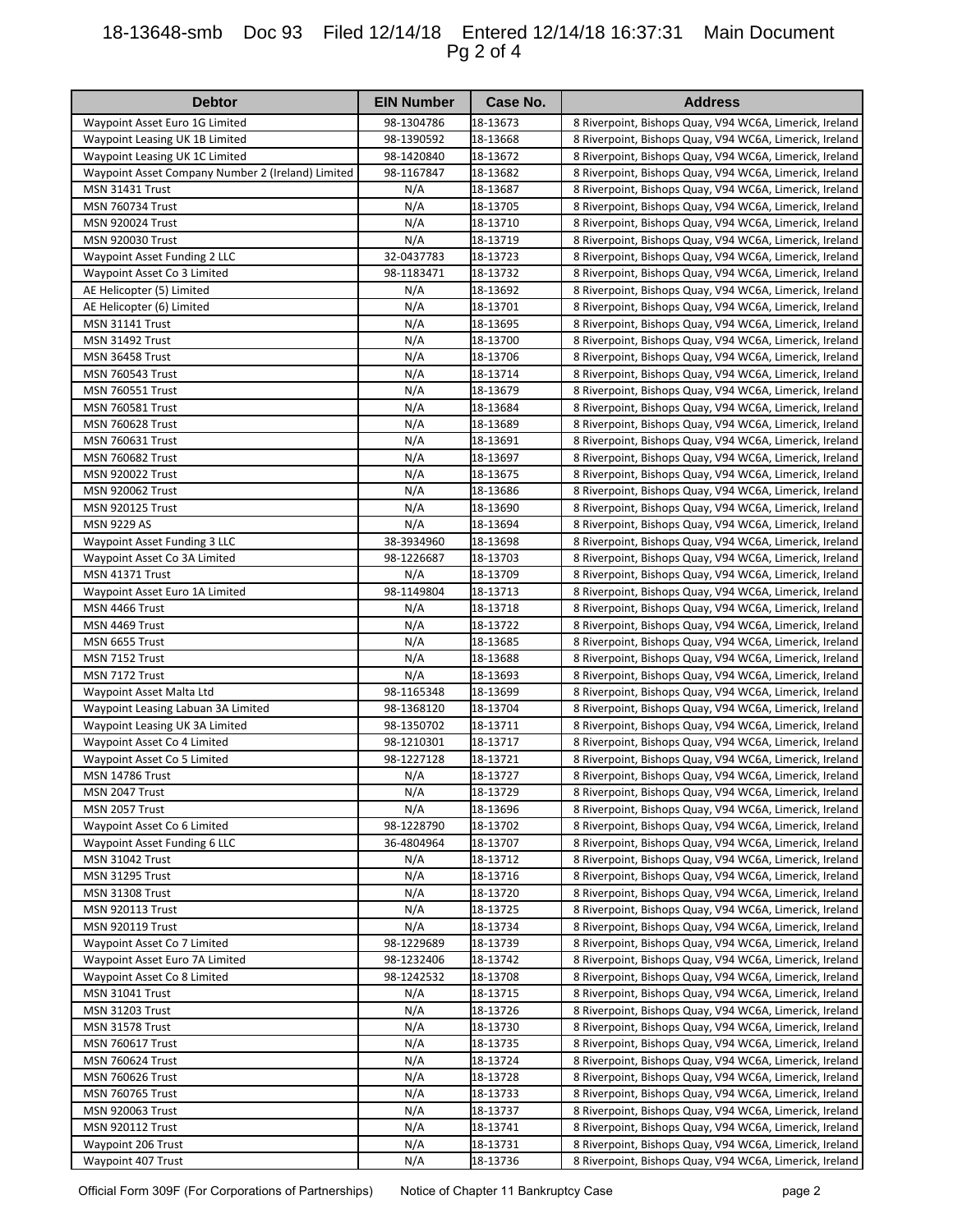## 18-13648-smb Doc 93 Filed 12/14/18 Entered 12/14/18 16:37:31 Main Document Pg 3 of 4

| <b>Debtor</b>                               | <b>EIN Number</b> | Case No. | <b>Address</b>                                          |
|---------------------------------------------|-------------------|----------|---------------------------------------------------------|
| Waypoint 760626 Business Trust              | N/A               | 18-13740 | 8 Riverpoint, Bishops Quay, V94 WC6A, Limerick, Ireland |
| Waypoint Asset Funding 8 LLC                | 35-2534776        | 18-13744 | 8 Riverpoint, Bishops Quay, V94 WC6A, Limerick, Ireland |
| Waypoint Asset Co 5A Limited                | 98-1374148        | 18-13746 | 8 Riverpoint, Bishops Quay, V94 WC6A, Limerick, Ireland |
| Waypoint Asset Euro 1B Limited              | 98-1203512        | 18-13750 | 8 Riverpoint, Bishops Quay, V94 WC6A, Limerick, Ireland |
| Waypoint Asset Euro 1C Limited              | 98-1231060        | 18-13756 | 8 Riverpoint, Bishops Quay, V94 WC6A, Limerick, Ireland |
| <b>MSN 20012 Trust</b>                      | N/A               | 18-13760 | 8 Riverpoint, Bishops Quay, V94 WC6A, Limerick, Ireland |
| <b>MSN 20022 Trust</b>                      | N/A               | 18-13765 | 8 Riverpoint, Bishops Quay, V94 WC6A, Limerick, Ireland |
| <b>MSN 20025 Trust</b>                      | N/A               | 18-13771 | 8 Riverpoint, Bishops Quay, V94 WC6A, Limerick, Ireland |
| Waypoint Asset Euro 1D Limited              | 98-1231360        | 18-13738 | 8 Riverpoint, Bishops Quay, V94 WC6A, Limerick, Ireland |
| Waypoint Leasing UK 8A Limited              | 98-1422906        | 18-13743 | 8 Riverpoint, Bishops Quay, V94 WC6A, Limerick, Ireland |
| Waypoint Leasing US 8A LLC                  | 37-1838080        | 18-13745 | 8 Riverpoint, Bishops Quay, V94 WC6A, Limerick, Ireland |
| Waypoint Asset Co 9 Limited                 | 98-1266340        | 18-13763 | 8 Riverpoint, Bishops Quay, V94 WC6A, Limerick, Ireland |
| <b>MSN 20052 Trust</b>                      | N/A               | 18-13770 | 8 Riverpoint, Bishops Quay, V94 WC6A, Limerick, Ireland |
| <b>MSN 31312 Trust</b>                      | N/A               | 18-13772 | 8 Riverpoint, Bishops Quay, V94 WC6A, Limerick, Ireland |
| <b>MSN 41329 Trust</b>                      | N/A               | 18-13775 | 8 Riverpoint, Bishops Quay, V94 WC6A, Limerick, Ireland |
| <b>MSN 760538 Trust</b>                     | N/A               | 18-13779 | 8 Riverpoint, Bishops Quay, V94 WC6A, Limerick, Ireland |
| <b>MSN 760539 Trust</b>                     | N/A               | 18-13784 | 8 Riverpoint, Bishops Quay, V94 WC6A, Limerick, Ireland |
| <b>MSN 760541 Trust</b>                     | N/A               | 18-13788 | 8 Riverpoint, Bishops Quay, V94 WC6A, Limerick, Ireland |
| MSN 6658 Trust                              | N/A               | 18-13747 | 8 Riverpoint, Bishops Quay, V94 WC6A, Limerick, Ireland |
| MSN 1251 Trust                              | N/A               | 18-13751 | 8 Riverpoint, Bishops Quay, V94 WC6A, Limerick, Ireland |
| <b>MSN 760542 Trust</b>                     | N/A               | 18-13755 | 8 Riverpoint, Bishops Quay, V94 WC6A, Limerick, Ireland |
| Waypoint Asset Co 5B Limited                | 98-1432242        | 18-13761 | 8 Riverpoint, Bishops Quay, V94 WC6A, Limerick, Ireland |
| Waypoint Leasing UK 5A Limited              | 98-1431970        | 18-13767 | 8 Riverpoint, Bishops Quay, V94 WC6A, Limerick, Ireland |
| Waypoint Asset Co 1B Limited                | 98-1265795        | 18-13748 | 8 Riverpoint, Bishops Quay, V94 WC6A, Limerick, Ireland |
| <b>MSN 41272 Trust</b>                      | N/A               | 18-13758 | 8 Riverpoint, Bishops Quay, V94 WC6A, Limerick, Ireland |
| <b>MSN 69052 Trust</b>                      | N/A               | 18-13766 | 8 Riverpoint, Bishops Quay, V94 WC6A, Limerick, Ireland |
| Waypoint Asset Euro 9A Limited              | 98-1272276        | 18-13774 | 8 Riverpoint, Bishops Quay, V94 WC6A, Limerick, Ireland |
| Waypoint Asset Euro 1E Limited              | 98-1266050        | 18-13781 | 8 Riverpoint, Bishops Quay, V94 WC6A, Limerick, Ireland |
| Waypoint Leasing UK 9A Limited              | 98-1305686        | 18-13749 | 8 Riverpoint, Bishops Quay, V94 WC6A, Limerick, Ireland |
| Waypoint Asset Sterling 9A Limited          | 98-1271161        | 18-13753 | 8 Riverpoint, Bishops Quay, V94 WC6A, Limerick, Ireland |
| Waypoint Asset Co 10 Limited                | 98-1272503        | 18-13759 | 8 Riverpoint, Bishops Quay, V94 WC6A, Limerick, Ireland |
| MSN 2826 Trust                              | N/A               | 18-13764 | 8 Riverpoint, Bishops Quay, V94 WC6A, Limerick, Ireland |
| MSN 2879 Trust                              | N/A               | 18-13769 | 8 Riverpoint, Bishops Quay, V94 WC6A, Limerick, Ireland |
| Waypoint Asset Co 11 Limited                | 97-1273073        | 18-13777 | 8 Riverpoint, Bishops Quay, V94 WC6A, Limerick, Ireland |
| Waypoint Asset Co Germany Limited           | 98-1455557        | 18-13782 | 8 Riverpoint, Bishops Quay, V94 WC6A, Limerick, Ireland |
| MSN 2905 Trust                              | N/A               | 18-13786 | 8 Riverpoint, Bishops Quay, V94 WC6A, Limerick, Ireland |
| Waypoint Asset Co 12 Limited                | 98-1350541        | 18-13789 | 8 Riverpoint, Bishops Quay, V94 WC6A, Limerick, Ireland |
| <b>MSN 20042 Trust</b>                      | N/A               | 18-13752 | 8 Riverpoint, Bishops Quay, V94 WC6A, Limerick, Ireland |
| <b>MSN 41202 Trust</b>                      | N/A               | 18-13754 | 8 Riverpoint, Bishops Quay, V94 WC6A, Limerick, Ireland |
| <b>MSN 920280 Trust</b>                     | N/A               | 18-13757 | 8 Riverpoint, Bishops Quay, V94 WC6A, Limerick, Ireland |
| Waypoint Asset Co 1E Limited                | 98-1336089        | 18-13762 | 8 Riverpoint, Bishops Quay, V94 WC6A, Limerick, Ireland |
| Waypoint Asset Euro 1F Limited              | 98-1267099        | 18-13768 | 8 Riverpoint, Bishops Quay, V94 WC6A, Limerick, Ireland |
| <b>MSN 20093 Trust</b>                      | N/A               | 18-13778 | 8 Riverpoint, Bishops Quay, V94 WC6A, Limerick, Ireland |
| Waypoint Asset Malta 1A Limited             | 98-1242966        | 18-13783 | 8 Riverpoint, Bishops Quay, V94 WC6A, Limerick, Ireland |
| Waypoint Leasing Singapore 1 Pte. Limited   | 98-1252403        | 18-13787 | 8 Riverpoint, Bishops Quay, V94 WC6A, Limerick, Ireland |
| Waypoint Leasing UK 1A Limited              | 98-1292226        | 18-13790 | 8 Riverpoint, Bishops Quay, V94 WC6A, Limerick, Ireland |
| Waypoint Asset Co 14 Limited                | 98-1351585        | 18-13776 | 8 Riverpoint, Bishops Quay, V94 WC6A, Limerick, Ireland |
| Waypoint Asset Co 15 Limited                | 98-1351776        | 18-13780 | 8 Riverpoint, Bishops Quay, V94 WC6A, Limerick, Ireland |
| <b>Waypoint Leasing Services LLC</b>        | 33-1228965        | 18-13785 | 19 Old Kings Highway South, Darien, CT 06820            |
| Waypoint Leasing (Luxembourg) Euro S.à r.l. | 98-1238928        | 18-13649 | 8 Riverpoint, Bishops Quay, V94 WC6A, Limerick, Ireland |

| 2. | All other names used in<br>the last 8 years | Waypoint, Waypoint Leasing Ireland, Waypoint Leasing, Waypoint Leasing LLC |                                                 |                                                 |  |
|----|---------------------------------------------|----------------------------------------------------------------------------|-------------------------------------------------|-------------------------------------------------|--|
|    | <b>Address</b>                              | See above                                                                  |                                                 |                                                 |  |
| 4. | Debtors' attorney<br>Name and address       | WEIL, GOTSHAL & MANGES LLP<br>767 Fifth Avenue                             | Contact Telephone:<br><b>Contact Facsimile:</b> | (212) 310-8000<br>(212) 310-8007                |  |
|    |                                             | New York, New York 10153<br>Gary T. Holtzer<br>Robert J. Lemons            | E-mail:                                         | gary.holtzer@weil.com<br>robert.lemons@weil.com |  |